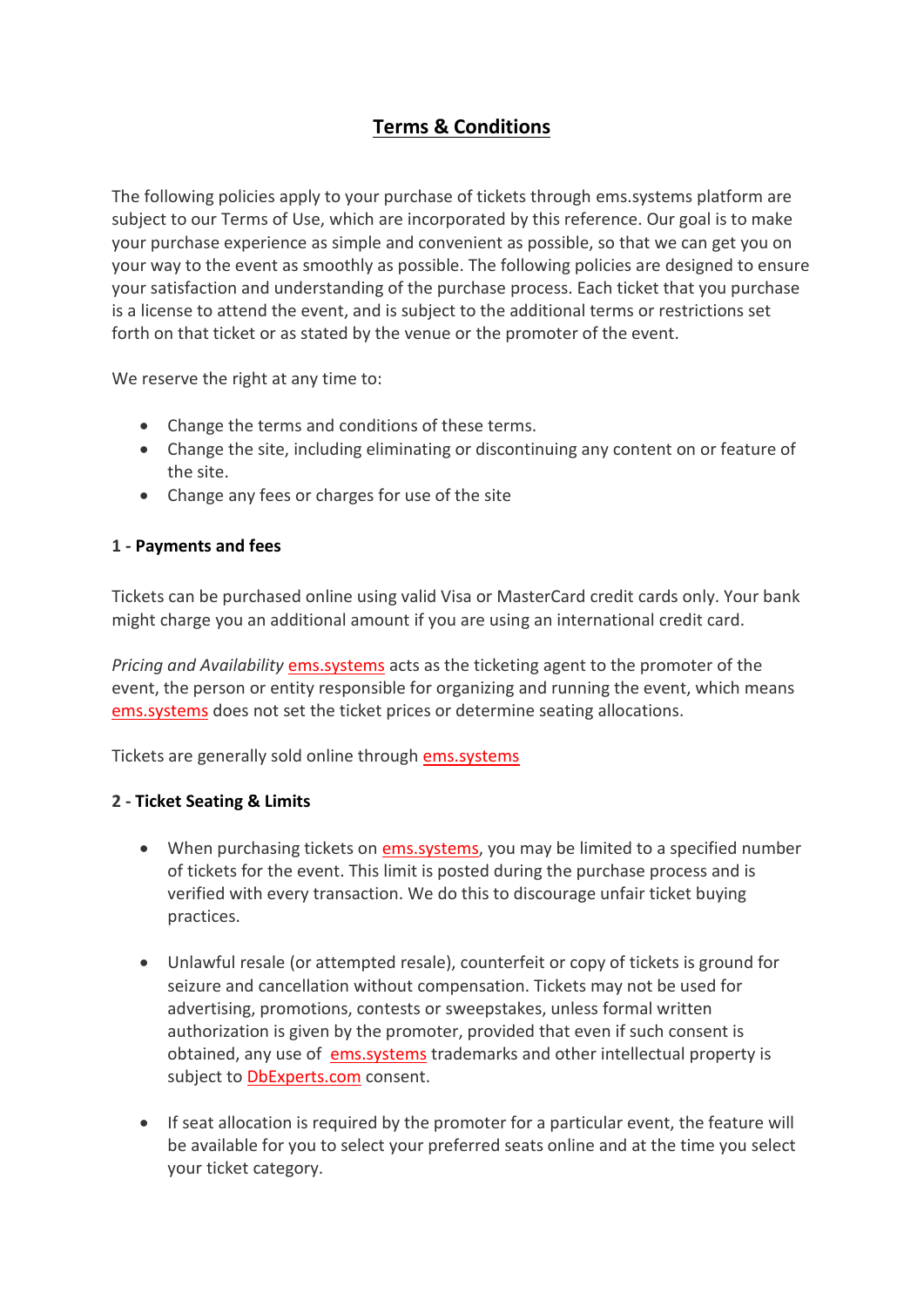#### **3 - Order Processing & Confirmation**

*Ticket Request:* Once you have confirmed your order of tickets, You will have 10 minutes to submit your payment trough the online payment system or your order will be automatically cancelled and you will need to start again.

*Order Confirmation:* Once you have submitted payment information online and your ticket purchase is successful, you will see a Payment Status page online. You will also receive an Order Confirmation with your e-tickets attached via email to the email address inbox you supply on the online booking form. If you do not find your Order Confirmation with your etickets in your inbox please check your Spam/Junk folder. To avoid our emails being seen as junk, please add our [registration@emsemails.com](mailto:registration@emsemails.com) address to your Address Book. The information contained on your Order Confirmation and e-tickets is important and you should keep it safely. Your e-tickets contain a QR Code which should be quoted in any correspondence and it will be required upon entering the event.

*Unable to Confirm Tickets:* If you do not receive an Order Confirmation with e-tickets (in the form of an Order Confirmation page or email) after submitting payment information (but especially if you experience an error message or service interruption after submitting payment information), it is your responsibility to confirm with ems.systems on the following email address [info@dbexperts.me](mailto:info@dbexperts.me) to confirm that your order has been placed. If it has, we will ensure you get your Order Confirmation with your e-tickets. If we confirm that the order was not placed, you may safely reorder online. ems.systems is not responsible for any loss you may incur if you fail to confirm with us before the event and in due time to remedy the situation.

## **4 - Refunds & Return Policy**

Before you actually purchase your tickets, ems.systems will give you the opportunity to review the seat location, event and performance date you have chosen. Once you make your final selection and purchase your tickets, ems.systems will not allow exchanges or refunds for any reason. By making your purchase, you agree to this condition. Please carefully review your order before you make the payment.

Once you have your tickets, keep them safe. The above condition of sale means that lost, stolen, damaged or destroyed tickets, or tickets claimed to be not delivered/not received, cannot be replaced or refunded and you may not gain admittance to the event.

By purchasing the ticket, you agree that you will not attempt to evade, avoid or circumvent the above condition of sale in any way. You also agree that you will not contact ems.systems to seek a refund, or exchange. Nor will you dispute or otherwise seek a "chargeback" from the credit card company used to make the purchase. Should you do so, your tickets may be cancelled and ems.systems may, in its sole discretion, take the necessary to ensure that any pending ticket sales are cancelled and that you are prevented from buying tickets in the future. The only possible exception to this policy is if the event is cancelled or postponed.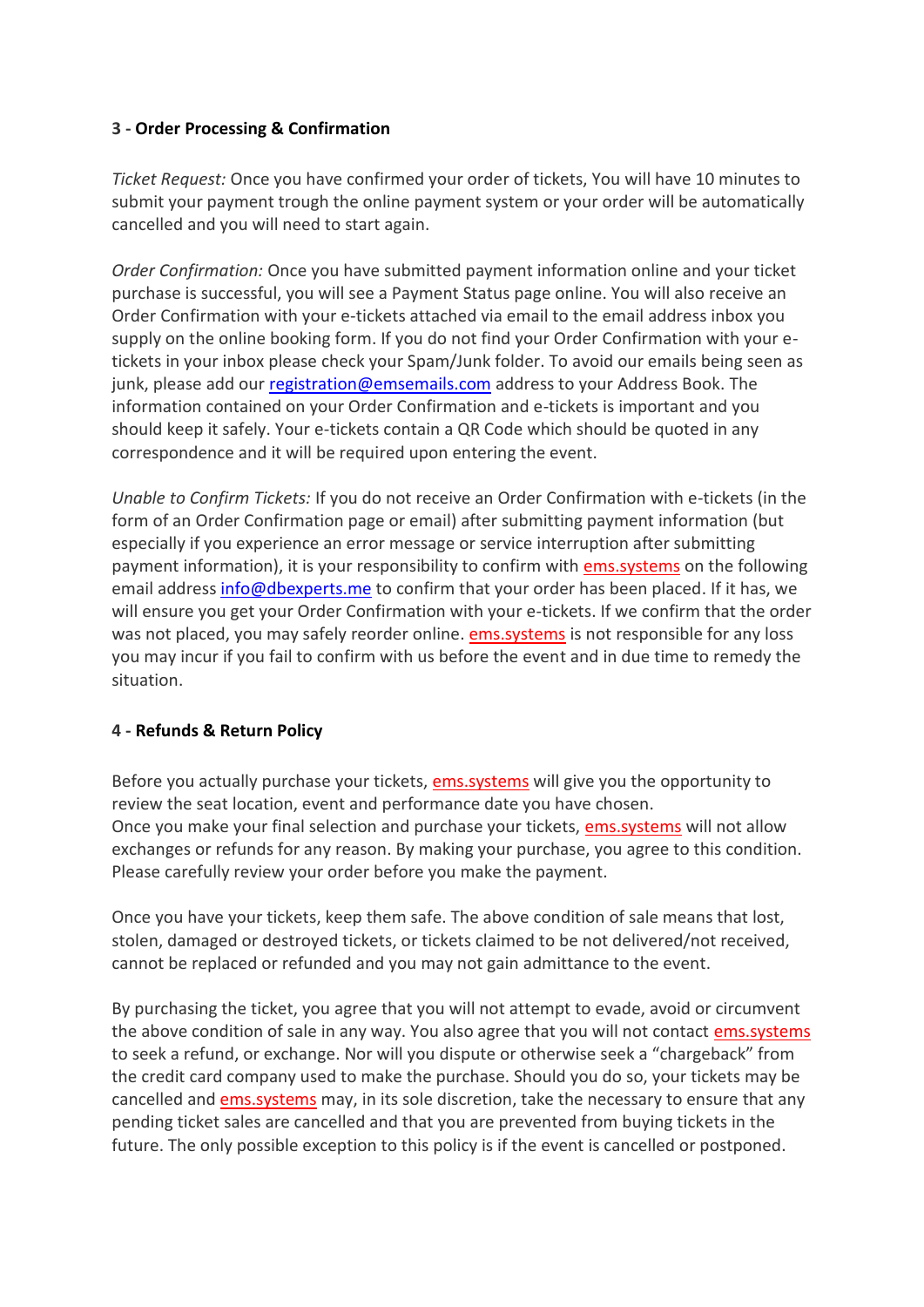## **5 – Cancelled and Postponed Event**

Occasionally, events are cancelled or postponed. Special conditions will apply in such case. These conditions are set by the promoter and vary from an event to another.

DbExperts.com will attempt to contact you either by phone or email to explain the procedures and conditions required by the promoter for a refund or exchange if it is due. When we contact you, we will use the contact details you provided at the time of booking. To get any refund or exchange due you must adhere to the procedures and conditions.

In case of Event Cancellation, all refunds of the tickets purchased online will be executed within a reasonable period following the cancellation announcement date.

Please note that refunds made by DbExperts.com, are only for the value paid for the ticket to the credit card that was used in the online ticket purchase. Delivery charges, order processing charges, and other bank charges associated with your credit card are not refundable.

DbExperts.com will not be liable for travel or any other expenses that you or anyone else incurs in connection with a cancelled or postponed event.

#### **6 - Pricing Errors**

If the amount you paid for a ticket is incorrect for any reason, regardless of that reason, DbExperts.com will reimburse the difference if the amount is overpaid; in another hand we require you to pay the difference if you underpaid. If the ticket is cancelled, a refund of the amount you paid will be made to you.

If you are able to purchase tickets before the scheduled sale of tickets start, DbExperts.com reserves the right to cancel the tickets. If the ticket is cancelled, a refund will be made at DbExperts.com sole discretion.

#### **7 – Promoter's Ticket Terms & Conditions**

Each promoter has their own set of Terms and Conditions for the sale of tickets. We strongly advise that you check the Promoter's Terms and Conditions before purchasing your tickets. What follows is commonly included:

- The promoter reserves the right, without refund of any amount paid, to refuse admission to, or eject, any person whose conduct management deems disorderly.
- You agree not to record or transmit, or aid in recording or transmitting, any description, account, picture, or reproduction of the event. You agree that the event for which you purchased tickets is a public event, that your appearance and actions inside and outside the venue where the event occurs are public in nature, and that